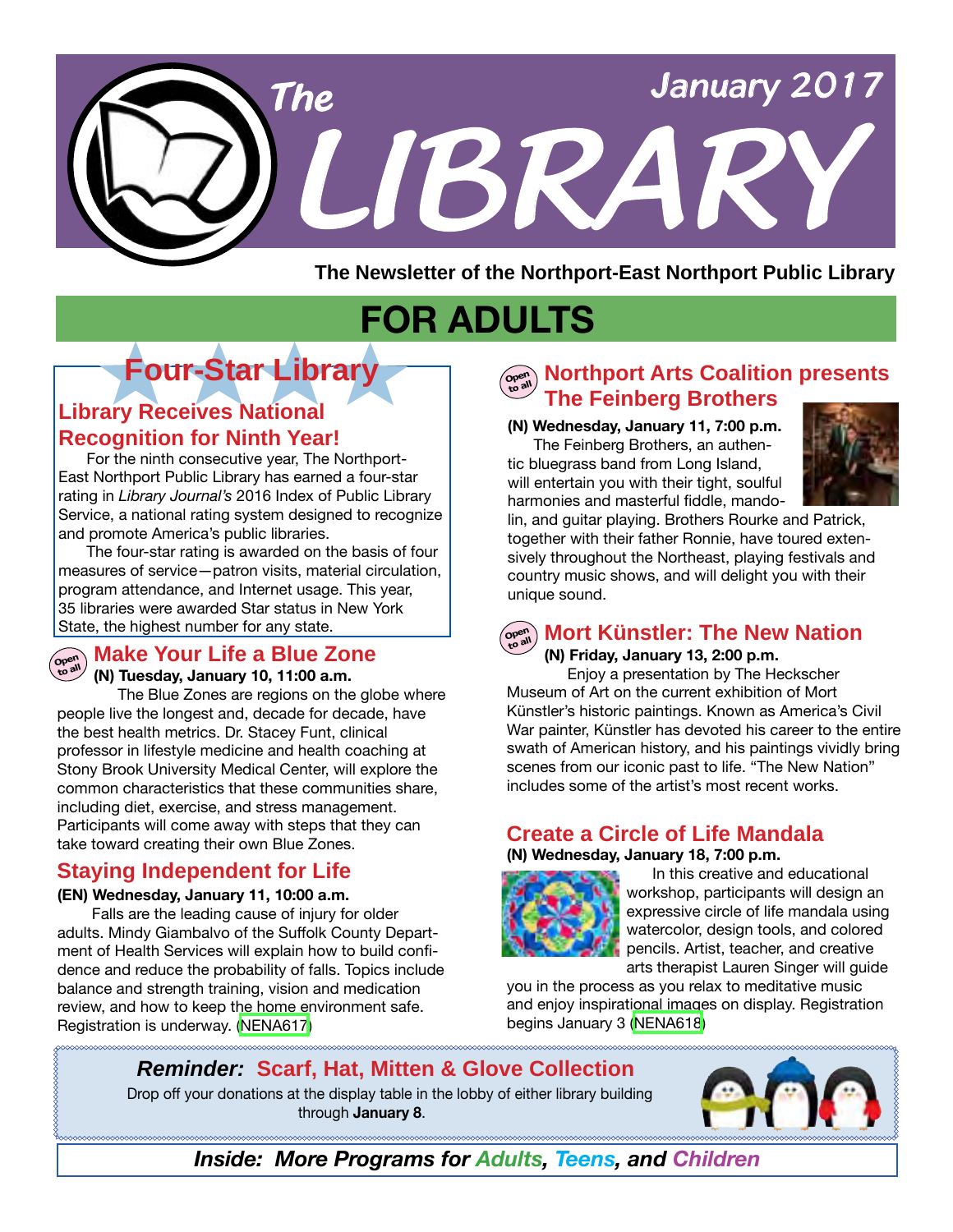**(N) Wednesday, January 4, 7:00 p.m.**

Learn all about Apple's most popular gadgets. In this class, you will get an introduction to the hardware, learn how to access the Internet and your email, understand the settings, use the apps and learn how to get new apps, and much more. Bring your iPad or iPhone or just come and listen.

### **(EN) Tuesday, January 10, 7:00 p.m.**

 This hands-on class provides an understanding of the latest version of Windows. Learn how to use the desktop to work with files, folders, and applications. Use the new start menu, help, search, and much more. Prerequisite: basic computer knowledge. Registration is underway. ([NENC003](http://alpha1.suffolk.lib.ny.us/record%3Dg1061941~S43))

## **FOR ADULTS**

## **Career Programs**

## **FOR ADULTS**

**(EN) Wednesday, January 11, 10:00 a.m.-12:00 p.m.** ([NENA626](http://alpha1.suffolk.lib.ny.us/record%3Dg1069336~S43))

**(N) Tuesday, January 17, 9:30 a.m.-11:30 a.m.**  ([NENA627](http://alpha1.suffolk.lib.ny.us/record%3Dg1069340~S43))

## **Hands On Introduction to Windows 10**

Fee: \$20 for AARP members (\$25 for non-members) payable to AARP by check or money order only at payable to AARP by crieck of morley order only at **the second of the south of the COV** (N) Tuesday, February 7, 7:00 p.m.<br> **Snapchat is a mobile messaging application used** Snapchat is a mobile messaging application used

> A volunteer from the Health Insurance Information, Counseling and Assistance Program (HIICAP) will answer questions about Medicare and supplementary insurance. Registration begins January 3.

to share videos and pictures which cease to exist a few seconds after being viewed. This fun app has become very popular, especially with young people. Learn how to send photos and videos, filter and draw on photos, type, add and ignore friends, and more. Bring your mobile device with the Snapchat app installed, or just come and listen.

#### **Ope<sup>n</sup> to all All About the iPad and iPhone**

### **(EN) Tuesday, January 31, 7:00 p.m.**

 Learn the basics of how to sell online using an eBay seller's account. Topics include setting up an account, item descriptions, attaching pictures, and the costs of selling your items. Prerequisite: familiarity with eBay.

 $\begin{bmatrix} \n\begin{matrix}\n\text{open} \\
\text{open}\n\end{matrix}\n\end{bmatrix}$  Introduction to Snapchat

## **Childhood Concussions**

## **Wok 'N Roll: A Chinese New Year Culinary Celebration**

## **Defensive Driving**

*Please note: These courses promote safe driving and help participants maintain their driving skills. Check with your insurance company about the specific insurance and point reductions available to you.*



# **LEARN**

## **AARP Smart Driver Course**

**(N) Tuesdays, January 17 & 24, 1:00-4:00 p.m.** Registration begins January 3 at the Northport Library only. [\(NENA624](http://alpha1.suffolk.lib.ny.us/record%3Dg1069310~S43))

Join Career Counselor Casey Savin to learn tips and tricks to ace your interview and come out as the strongest candidate. Registration is underway. ([NENR110\)](http://alpha1.suffolk.lib.ny.us/record%3Dg1068617~S43)

## **(EN) Monday, January 9, 7:30 p.m. Interviewing Etiquette & Techniques**

**(EN) Tuesday, January 3, and Wednesday, January 4, 7:00-10:00 p.m.** Fee: \$36

Applications are currently available at both library buildings.

## **Medicare Counseling**

#### **(N) Thursday, January 19, 12:00 p.m.**

 Simply Creative Chef Rob Scott will be on hand to prepare a delicious banquet of orzo vegetable salad, coleslaw with roasted peanuts, and barbequed chicken in lettuce cups. Join us in celebrating the Year of the Rooster in culinary style! Nonrefundable \$5 materials fee per person due at the time of registration. Registration begins January 3. ([NENA619\)](http://alpha1.suffolk.lib.ny.us/record%3Dg1069131~S43)

#### **Ope<sup>n</sup> to all The Longest War: Battles Between the Sexes**

#### **(N) Wednesday, January 25, 7:00 p.m.**

 Dr. Marjorie Serotoff of Northwell Health will discuss childhood concussions. What is a concussion? What tools are used to make a diagnosis? How are concussions treated? Dr. Serotoff is a board-certified pediatrician in private practice for 32 years and has been involved with concussion management since the NYS concussion law came into effect in 2011. Reaistration begins January 9. ([NENA620](http://alpha1.suffolk.lib.ny.us/record%3Dg1069132~S43))

This seminar is designed for job seekers who need updated job placement skills in order to land their dream job. Topics include resumes, references, networking, interviewing, and negotiating your dream iob! Registration begins January 18. ([NENR111\)](http://alpha1.suffolk.lib.ny.us/record%3Dg1069388~S43)

## **Ope<sup>n</sup> to all How to Be an eBay Seller**

#### **Long Island reSound Handbell Ensemble Ope<sup>n</sup> to all**

#### **(N) Friday, January 27, 7:30 p.m.**



Labeled "up-and-coming" by *Time Out NY* and a "dynamic duo" by *Classics Today*, Zentripetal made its debut in 2006. Longtime collaborators, violinist Lynn Bechtold and cellist Jennifer DeVore, have been performing together

since they were students at the New England Conservatory of Music in Boston. There will be a meet and greet with refreshments after the performance.

#### **Do-ing Music presents Zentripetal String Duo Ope<sup>n</sup> to all**

#### **(N) Sunday, January 29, 2:00 p.m.**

 Founded in 2014, this handbell ensemble from Babylon Village will help ring in the new year by performing a program of popular songs. Ringing on 5 octaves of Whitechapel handbells and 3 octaves of Malmark handchimes, the group will show you what handbells can really do—they are not just for holidays anymore!

#### **(N) Friday, January 27, 10:00 a.m.**

Michael D'Innocenzo, Distinguished Professor Emeritus of History at Hofstra University, offers this first installment in a series of monthly discussions. Key themes examining the changing roles of men and women in history and globally will be explored. All attending are welcome to share their views.

**(N) Mondays, January 30, February 6, 13, 10:00 a.m.** Join instructor Jacqui Palatnik for this beginner/

refresher canasta series. This exciting card game is an oldie but a goodie that was popular in the 1950s and is now making a big comeback. Plan on using your mind and having lots of fun. Come and bring a friend or make new ones! Registration begins on January 9. [\(NENA621](http://alpha1.suffolk.lib.ny.us/record%3Dg1069212~S43))

## **Learn to Play Canasta**

#### **(N) Wednesday, February 1, 7:00 p.m.**

 Guided by the Baking Coach, you will learn how to prepare a classic snack of pretzel nuggets and honey mustard. This delicious treat is perfect to enjoy during the Big Game, or anytime! Registration begins January 17. [\(NENA622\)](http://alpha1.suffolk.lib.ny.us/record%3Dg1069217~S43)

## **Pretzel Nuggets and Honey Mustard**

## **Dried Flower Heart Wreath**

#### **(EN) Saturday, February 4, 11:00 a.m.**

 Come design a beautiful wreath to brighten your winter into spring. Grower/designer Diana Conklin will supply lavender, herbs, hydrangea, and many other brightly colored botanicals to create your unique project. A nonrefundable \$10 materials fee due at the time of registration. Registration begins January 17. ([NENA623](http://alpha1.suffolk.lib.ny.us/record%3Dg1069247~S43))



#### **(EN) Saturday, February 11, 9:30 a.m.-4:00 p.m.**

Registration begins January 28 at the East Northport Library only. [\(NENA625](http://alpha1.suffolk.lib.ny.us/record%3Dg1069311~S43)) Fee: \$20 for AARP members (\$25 for non-members) payable to AARP by check or money order only at registration.

#### **Introduction to Windows 10 Hands On**

**(N) Monday, January 23, 10:00 a.m.**  See description above. Registration begins January 9. [\(NENC206\)](http://alpha1.suffolk.lib.ny.us/record%3Dg1066488~S43)

- audiobook.
- • Fill out a "Winter Reading Club" form, which includes the book title, author, and a brief review or comment from you about the book.
- • Submit your "Winter Reading Club" form at the Reference Desk or online. Each form you submit entitles you to one raffle ticket.
- When the Winter Reading Club ends, a drawing will be held for a Grand Prize.



#### **How Do I Get Started?**

Beginning January 11, visit the Reference Desk at either library building to pick up your "Winter Reading Club" form(s), or access the forms online, and start reading. The more books you read, the more chances you have to win!

### **(EN) Wednesday, February 1, 7:00 p.m.**

## **The Job Search: How to Find Your Dream Job**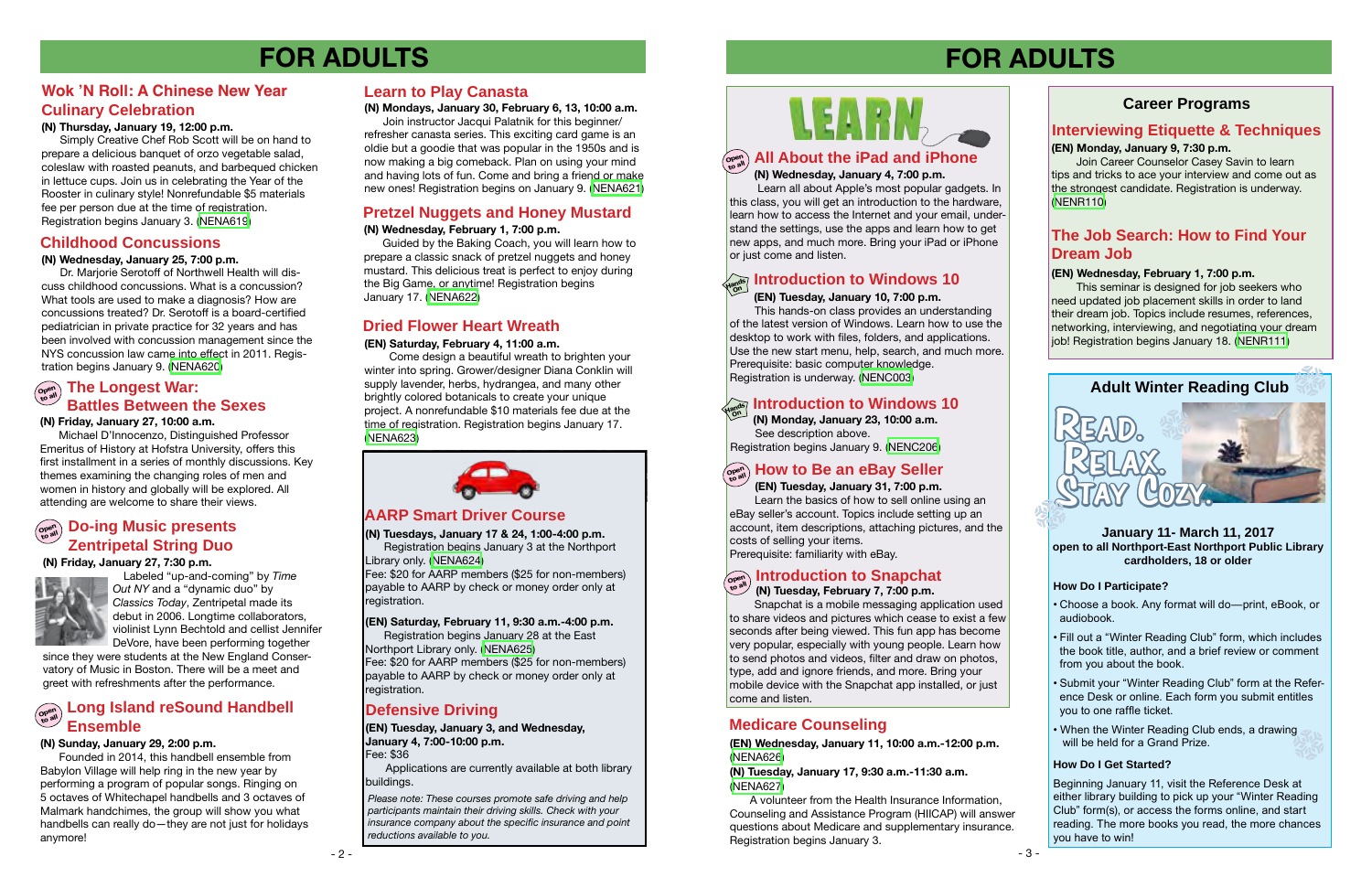**(N) Friday, January 20, 7:00-8:00 p.m.**

 Participate in a collaborative library clue hunting game with the Huntington Public Library and South Huntington Public Library. ([NENY946](http://alpha1.suffolk.lib.ny.us/record%3Dg1068809~S43))

**Registration for Teen Programs and Volunteer Opportunities begins January 4.**



**(EN) Wednesday, January 11, 3:45-5:00 p.m.**

 Volunteers will assist children in grades 1-5 to create Lego projects. [\(NENY942](http://alpha1.suffolk.lib.ny.us/record%3Dg1068840~S43))

#### **(N) Thursday, January 26, 6:45-8:00 p.m.**

 Earn volunteer credit while you help children learn how to play chess. A basic knowledge of the game is required. [\(NENY944](http://alpha1.suffolk.lib.ny.us/record%3Dg1068806~S43))

## **FOR ADULTS**

**(N) Monday, January 30, 7:00 p.m.** The group will discuss *Etta and Otto and Russell and James* by Emma Hooper.



#### **(EN) Friday, January 27, 7:00 p.m.**

This informal reading group is designed for intermediate English language learners. Pick up this month's reading selection at the East Northport Circulation Desk.

Meet new friends and practice your English language conversation in a relaxed and friendly environment.



ASKIN

and Massell and James Sami Magaz

#### *The Magnificent Seven* **Fridays, (N) January 20, and**

#### **Let's Talk English Conversation (EN) Fridays, January 6 & 20, 7:00 p.m. Ope<sup>n</sup> to all**

**(EN) January 27, 2:00 p.m.** Seven gunmen in the Old West gradually come together to help defend a poor village against savage thieves. Rated PG-13. 133 min.

## **Friday Movies**



## **Ope<sup>n</sup> to all**

**(N) Saturday, January 14, 2:00-3:30 p.m.** Join your friends in this Super Smash Brothers Wii U Competi-

tion. Prizes will be awarded to the top three players. ([NENY945](http://alpha1.suffolk.lib.ny.us/record%3Dg1068810~S43))

## **Lego Volunteers**

### **(N) Thursday, January 12, 7:00-8:30 p.m.**

Join us as we make no-sew blankets for Project Linus. Project Linus provides new, handmade, washable blankets to be given as gifts to seriously ill children. ([NENY943\)](http://alpha1.suffolk.lib.ny.us/record%3Dg1068871~S43)



## **Escape the Teen Room**

## **Super Smash Saturday!**



## **Socrates Café**

#### **(N) Wednesday, January 18, 7:00-8:00 p.m.**

 Our philosophy club is a great opportunity for teens to delve into life's Big Questions in an enthusiastic atmosphere of free thinking, energetic exchange, and unique perspectives. Food for thought (refreshments) will be served. Newcomers are always welcome! ([NENY950](http://alpha1.suffolk.lib.ny.us/record%3Dg1068854~S43))

### **Teen Volunteer Opportunities** *Open to students in grades 7-12* You may choose one volunteer opportunity in addition to Teen Advisory Board.



## **Teen Advisory Board: Project Linus**

## **Chess Club Volunteers**

## **Truth Be Told**

## **Page Turners**

## **Novel Ideas**

**(N) Thursday, January 12, 2:00 p.m.** The group will discuss *The Nightingale*  by Kristin Hannah*.*

## *Florence Foster Jenkins*

**Fridays, (N) January 6, and (EN) January 13, 2:00 p.m.**  This is the story of Florence Foster Jenkins, a New York heiress who dreamed of becoming an opera singer despite having a terrible singing voice. Rated PG-13. 111 min.



*Closed captioning will be displayed.*





#### *Copies of the books are available at the Northport Library Circulation Desk.*

**(N) Thursday, January 5, 7:00 p.m.** Our nonfiction group will discuss *The Family: Three Journeys into the Heart of the Twentieth Century* by David Laskin.



## **Cinema at the Library Ope<sup>n</sup> to all**

 **(N) Tuesday, January 24, 6:30 p.m.** Join Huntington's Cinema Arts Centre co-director Dylan Skolnick to discuss *The Light Between Oceans*. This film is about a lighthouse keeper, living off the coast of Australia with his wife, who finds a baby adrift in a rowboat. They rescue and raise the child as their own. Rated PG-13. 130 min.





**(N) Saturday, January 21, 1:00-2:30 p.m.**

 Have fun, get creative, and learn how to cover and decorate cupcakes using marshmallow fondant. [\(NENY947](http://alpha1.suffolk.lib.ny.us/record%3Dg1068866~S43))



## **Fun with Fondant**

## **Fandom Friday: A Taste of Korea**

**(N) Friday, January 27, 7:00-8:30 p.m.**



 Come join your fellow fandom friends as we try Korean snacks and explore Korean pop culture! [\(NENY948\)](http://alpha1.suffolk.lib.ny.us/record%3Dg1068808~S43)

## **Teen Writers Workshop**

*Open to students in grades 8-12*

**(N) Friday, January 13, 7:30-8:45 p.m.**

 Do you love to write? Join fellow writers to discuss your ideas and get feedback on your work. New members are welcome. ([NENY949](http://alpha1.suffolk.lib.ny.us/record%3Dg1068802~S43))

#### **(N) Thursdays, February 2, 9, 16, & March 2, 6:15-8:45 p.m.**

 *Students in grades 10-12* 

**Registration begins Wednesday, January 18.**  *(March 9 will be held as a make-up date if a class needs to be cancelled due to inclement weather.)*

Students in grades 10-12 can prepare for the SAT exams with teachers Barbara White and Jay Berger. A non-refundable check for \$114 payable to the Northport-East Northport Public Library must be paid to the Library within 3 days of registration. **Your class placement is not complete until payment is received.** [\(NENY951\)](http://alpha1.suffolk.lib.ny.us/record%3Dg1068658~S43)



## **SAT Preparation Workshop**

**Can't make the SAT Workshop? Ask a Librarian about ePrep, an online SAT study program.** 

The Northport-East Northport Public Library is proud to announce a partnership with **Music and Memory**. This personalized music therapy program is designed to enhance the lives of people living with Alzheimer's disease, dementia, and other degenerative neurological diseases. For more information about this innovative program, stop by, call the Adult Reference Desk, or visit **www.nenpl.org**.

## **ESL for Adults**

**(EN) Thursdays, February 2, 9, 16, 23,** 

 **March 2, 9, 16, 23, 7:00 p.m.** This series will continue to help you develop your English reading, writing, speaking, and listening skills. Registration begins January 9. [\(NENR112\)](http://alpha1.suffolk.lib.ny.us/record%3Dg1065404~S43)

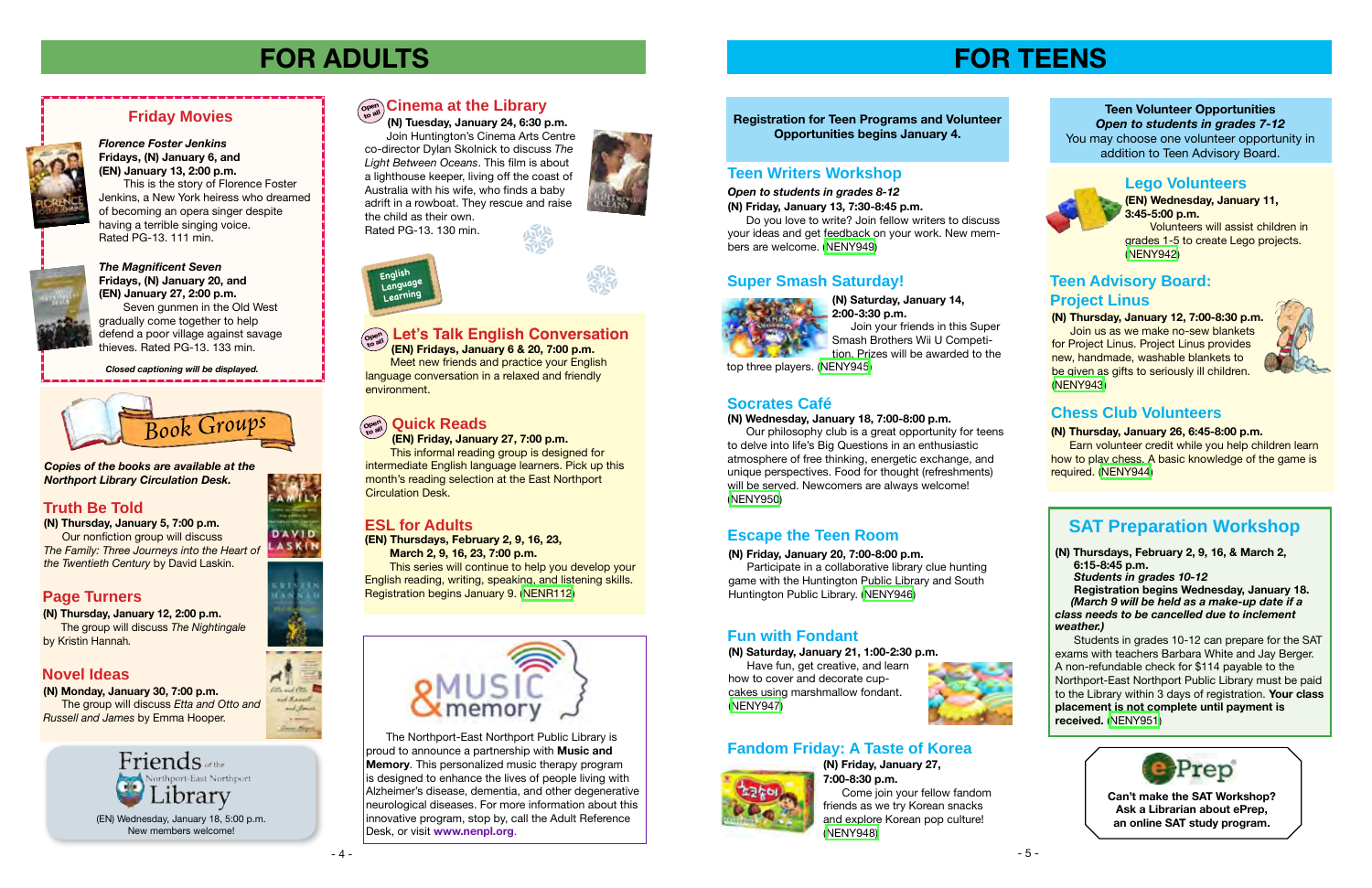## **FOR CHILDREN**



**Registration for the following Road to Reading series programs begins January 5. (***One series program per child please***)**

### **Programs for families**

#### **(N) Thursdays, January 19, 26, February 2, 9, 10:00 a.m.**

Enjoy lots of music and movement in this active family storytime about keeping warm in winter. (30 min.)

 *Children 6-23 months with adult; siblings welcome* Learn some basic signs with your baby to enhance communication before their language skills develop. This class will include stories, songs, and sign language. (45 min.) [\(NENJ115\)](http://alpha1.suffolk.lib.ny.us/record%3Dg1067030~S43)

**(EN) Tuesday, January 10, 7:00 p.m.**  *Children birth-5 years with adult; siblings welcome*

## **FOR CHILDREN**

 Use the Library's Legos to build your own creation that will go on display in the Children's Room.  $(45 \text{ min.})$ 

**(EN) Fridays, January 20, 27, 10:00 a.m. (N) Fridays, January 20, 27, 10:00 a.m.**  *Children birth-5 years with adult* Stop by for this drop-in storytime. We'll read

## $\frac{1}{2}$  are  $\frac{1}{2}$  **PJ Storytime: Bundle Up!**

stories, sing songs, share rhymes and fingerplays, and have fun in this interactive program for families. (30 min.)

## **(N) Tuesday, January 17, 7:00 p.m.**

 *Children in grades 4 and up*

## **drop in Anything Goes Legos**

 Members of the Newbery Club have been busy reading books published in 2016. Join us for our 11th Annual Mock Newbery Election. The ballot of books under consideration is available on the Newbery Book Club webpage at: www.nenpl.org. Come to the election prepared to defend your favorite books or just to hear about great new books. (75 min.)

#### **drop in Read with Rita Meade**

**(EN) Wednesday, January 11, 4:00 p.m.**  *Children in grades 1-5*

> Public Library staff, Librarian Rita Meade will read her new Simon & Schuster picture book *Edward Gets Messy.* The author will discuss her writing process and journey to publication. Books will be

#### **Independent program**

#### **(N) Sunday, January 15, 2:00 p.m.**

*Suggested for children 8 years and up with adult; siblings welcome*

## **Paws to Read (N) Friday, January 20**

#### **drop in Books a Poppin'**

 The lights are up, the sound is down, and kids are free to move around. Come see the 2015 animated feature based on the children's book classic written right here in Northport by Antoine de Saint-Exupéry. Rated PG. (108 min.)

## **drop in Election**<br>تَرْتَبَعُ

 *Children in grades 1-5*

 Sing songs and chant rhymes while using scarves, bells, balls, and hoops that engage children with music) and physical activity to reinforce early literacy skills and foster a love of language. (30 min.)

> Children will practice reading aloud to a certified therapy dog. Select a book from the Library's collection or bring a book from home. Registration begins January 5. Choose one 15-minute session:

 *Children 1-3 years with adult; siblings welcome* **Child development experts will be on hand to** answer your questions while your children play with age-appropriate toys. This program also includes an open-ended art activity and a circle time with stories and songs. (60 min.) [\(NENJ118\)](http://alpha1.suffolk.lib.ny.us/record%3Dg1068630~S43)

**6:30-6:45 p.m.** ([NENJ129\)](http://alpha1.suffolk.lib.ny.us/record%3Dg1068632~S43) **7:00-7:15 p.m.** ([NENJ131](http://alpha1.suffolk.lib.ny.us/record%3Dg1068634~S43)) **6:45-7:00 p.m.** ([NENJ130\)](http://alpha1.suffolk.lib.ny.us/record%3Dg1068633~S43) **7:15-7:30 p.m.** ([NENJ132](http://alpha1.suffolk.lib.ny.us/record%3Dg1068635~S43))



#### **(N) Wednesdays, January 18, 25, February 1, 8, 4:00 p.m.**

*Children in grades K-2*

A creative, hands-on activity enhances this storytime that introduces school-age children to a wide variety of literature including fantasy, humor, and folklore. (45 min.) Registration begins January 5. [\(NENJ125\)](http://alpha1.suffolk.lib.ny.us/record%3Dg1068848~S43)



**See any of our Children's Librarians for more information and to sign up!**

**1,000 Books Before Kindergarten**

**Ongoing program**

### **Story Parade**

**(N) Tuesday, January 24, 4:00 p.m.**  *Children 4 years and up; adults and siblings welcome*

Former member of the Northport-East Northport



available for purchase and autographing, and a "messy" art experience will also be provided. (60 min.)





**(N) Thursday, January 26, 7:00 p.m.**  *Children in grades 3-6*

#### **Sensory Friendly Film:** *The Little Prince* **drop in**

 Chess teaches children foresight, helps them to expand self-confidence, and sharpens their ability to focus. All skill levels are welcome, but a basic knowledge of the game is required. (45 min.)



## **Chess Club**

#### **(N) Saturday, January 28, 11:00 a.m.**

 *Children 4-7 years*

Kids will enjoy playing active games while learning essential soccer skills. All levels of athletic abilities are welcome. (60 min.) Registration begins January 5. ([NENJ135\)](http://alpha1.suffolk.lib.ny.us/record%3Dg1068288~S43)

## **Soccer Saturday**

#### **(N) Saturday, January 7, 10:00 a.m.**

 *Children 3-6 years with adult; siblings welcome* Participate with your child in a storytime followed

by a hands-on experience designed to stimulate the senses. (45 min.) Registration is underway. ([NENJ114](http://alpha1.suffolk.lib.ny.us/record%3Dg1067027~S43))

## **Sensory Fun**

## **Signing with Your Baby**

#### **(EN) Mondays, January 23, 30, February 6,**

 **10:00 a.m.** [\(NENJ116\)](http://alpha1.suffolk.lib.ny.us/record%3Dg1068759~S43) **or 11:00 a.m.** [\(NENJ117\)](http://alpha1.suffolk.lib.ny.us/record%3Dg1068760~S43)  *Children 1-3 years with adult; siblings welcome*

## **Sing and Play**

## **1,2,3, Learn with Me**

#### **(N) Tuesdays, January 24, 31, February 7, 14, 10:00 a.m.**

#### **(EN) Tuesdays, January 24, 31, February 7, 14,**

 **1:00 p.m.** ([NENJ119](http://alpha1.suffolk.lib.ny.us/record%3Dg1068761~S43)) **or 4:00 p.m.** ([NENJ120](http://alpha1.suffolk.lib.ny.us/record%3Dg1068764~S43))  *Children 4-5 years; independent* 

Children listen to stories, sing songs and chant

rhymes that increase vocabulary and letter knowledge, and participate in hands-on activities to recreate the narrative elements of the stories. (40 min.)

## **Preschool Storytime**

## **Moms' Group at the Library**

**(EN) Wednesdays, January 18, 25, February 1, 8, 15, 10:00 a.m.**

 *Children birth-3 years with mother; siblings welcome*

 This is a weekly discussion for moms and their children. Part of Mom-mentum, a national association of mothers' centers and led by a trained facilitator, this program will introduce various topics and activities that celebrate and explore motherhood while your children play with toys beside you. (90 min.) Registration begins January 5. ([NENJ126\)](http://alpha1.suffolk.lib.ny.us/record%3Dg1068758~S43)

#### **(N) Tuesday, January 31, 7:00 p.m.**

Although temper tantrums are normal for young children, they can leave parents feeling frustrated and embarrassed. Learn about their cause, what can be done to minimize them, and the best ways to deal with them when they do occur. (90 min.) Registration begins January 5. [\(NENJ136\)](http://alpha1.suffolk.lib.ny.us/record%3Dg1068850~S43)

## **Parenting Program: Temper Tantrums**

**(EN) Tuesday, February 21, 7:00 p.m.**  *Children in grades 4-6 with adult* Parents and their children will take part in a lively discussion of Newbery Award winning author Rebecca Stead's novel *Liar & Spy*. Georges moves to Brooklyn and becomes spy partners with his new friend Safer. When snooping on a mysterious neigh-



bor gets out of hand, Georges begins to wonder what is a lie, and what is a game—and how far is too far to go for your only friend? After registering, please pick up a copy of the book in the Children's Room to add to your personal library. (75 min.) Registration begins January 5. [\(NENJ138\)](http://alpha1.suffolk.lib.ny.us/record%3Dg1068283~S43)

## **Open for Discussion:** *Liar & Spy*